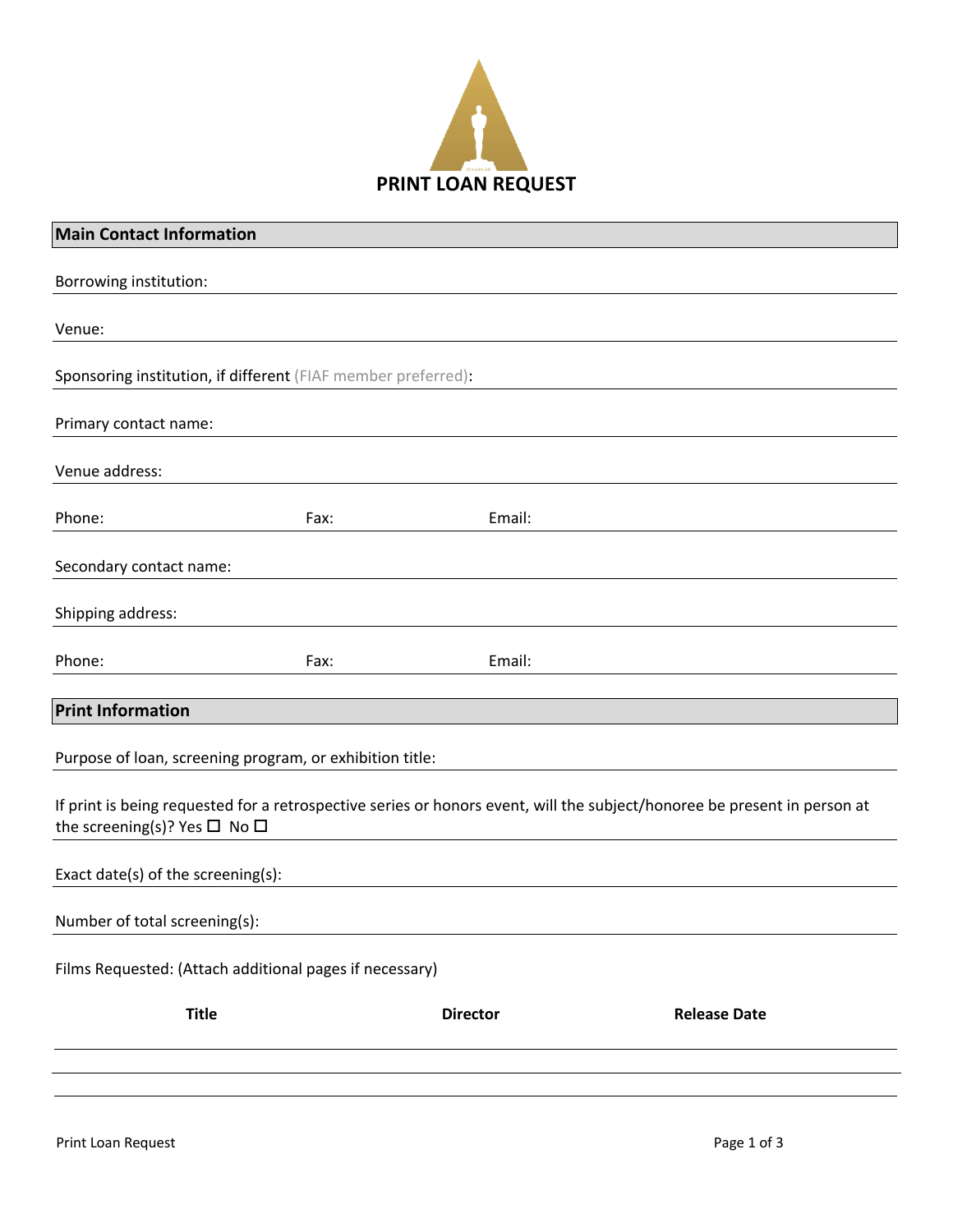

## **Print Information (cont.)**

If requesting a video copy, please indicate the format and recording standard:

(Please note that charges may apply for migration, reformatting, or conversions if material in the desired format is not already available.)

Will admission be charged at these screenings? Yes  $\Box$  No  $\Box$  If yes, how much?

As an archive, our primary mission is preservation. We do not lend archive prints for exhibition if they are readily available from commercial sources or studio collections. For each title being requested, please indicate ALL distributors, studios, other film archives, and/or private collectors you have already contacted about securing a loaned print, and the reason(s) a print was not available from that source.

Film Title Source Contacted Reason print was unavailable for loan

## **Shipping Information**

**Receiving prints:** all borrowed materials are shipped to arrive approximately one week prior to the screening date. Please contact us to make any other arrangements.

Primary contact for shipping arrangements, if different from primary contact above:

Preferred shipper and account number:

**Returning prints:** all borrowed materials must be shipped back to the Archive via air within one week of the final screening date, unless prior arrangements have been agreed upon. **Please return prints heads out.** Return address is:

**Academy Film Archive, Traffic Department, 1313 Vine Street, Los Angeles, CA 90028** Tracking information should be sent to: **filmarchive@oscars.org**

**Form submission:** please submit this via email as a PDF to filmarchive@oscars.org.